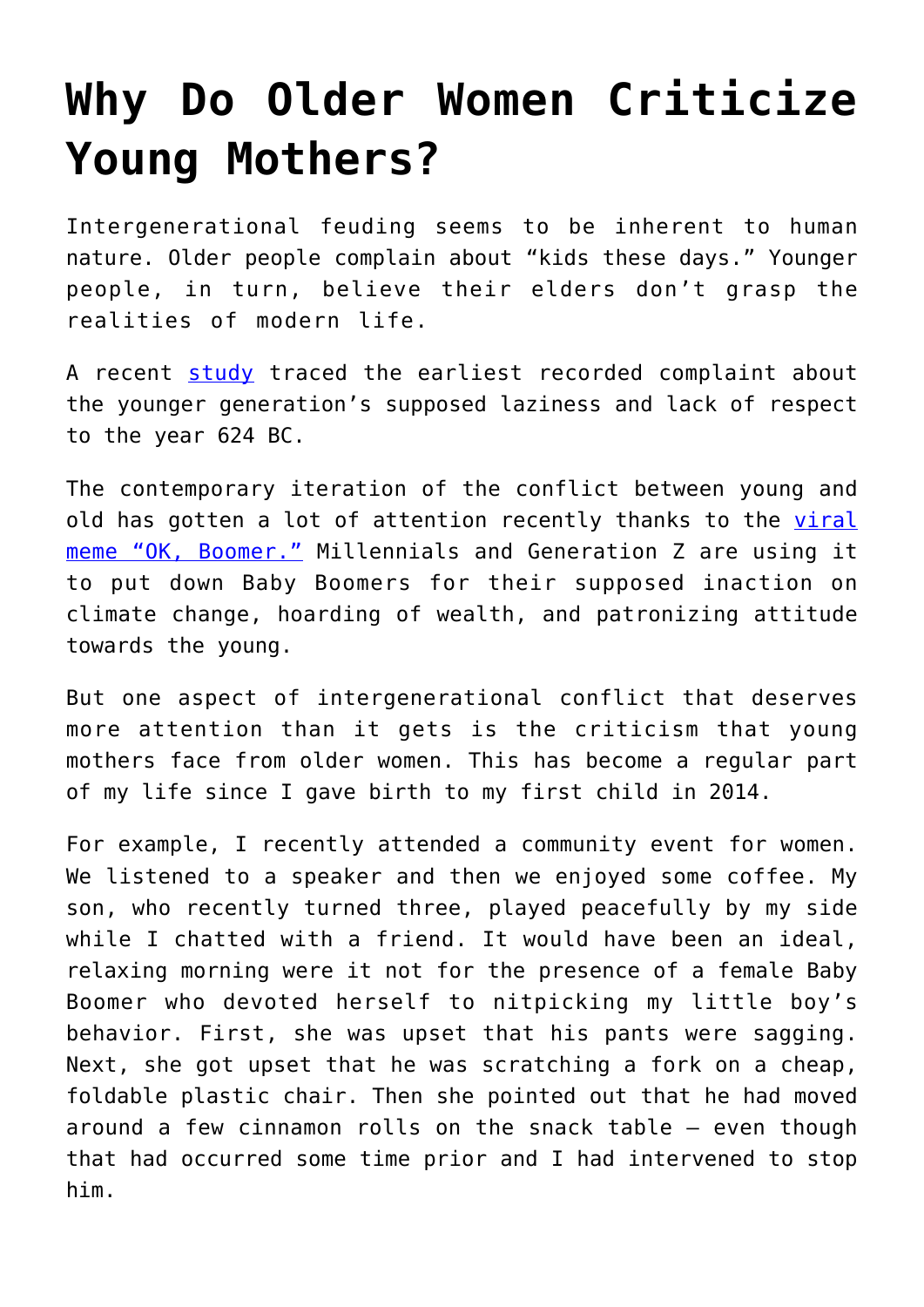I should note that this woman was a complete stranger to me. And she never bothered to introduce herself, even though she spoke to me repeatedly.

My response was to ignore her. I am getting used to these kinds of interactions.

But sometimes I do stop and wonder why older women feel so free to criticize young mothers? By contrast, I almost never receive direct criticism from mothers my own age.

Our culture loves the term "Mommy Wars" which denotes intragenerational feuding. There is this idea that mothers with different parenting philosophies are constantly at each other's throats. In my experience, that is not true at all.

Mothers definitely have opinions about other mothers. But most moms today take the view that modern parenting is hard. Fellow moms love their kids and are doing the best job they can to raise them right.

The issues behind the "Ok, Boomer" meme – climate change, wealth hoarding, etc. – are complex. There are arguments on both sides. But I believe that any reasonable person – of every generation currently living – can agree that raising children in America today is harder than it was in the 1970s and 1980s, when the Baby Boomers were parenting.

My mother sent my brothers and me to play outside unsupervised all day long. That's not possible for me – or for the vast majority of millennial mothers. Society today expects kids to be supervised 24/7. There's plenty of **[examples](https://reason.com/2016/08/31/mom-briefly-left-kids-alone-while-she-gr/)** of mothers getting in trouble with Child Protective Services for leaving their kids alone for just a few minutes.

Mothers today have to shield their children from the inappropriate, disturbing content that is available via the internet. They also have to deal with society's changing views on sexuality that are wreaking havoc on childhood. Those are